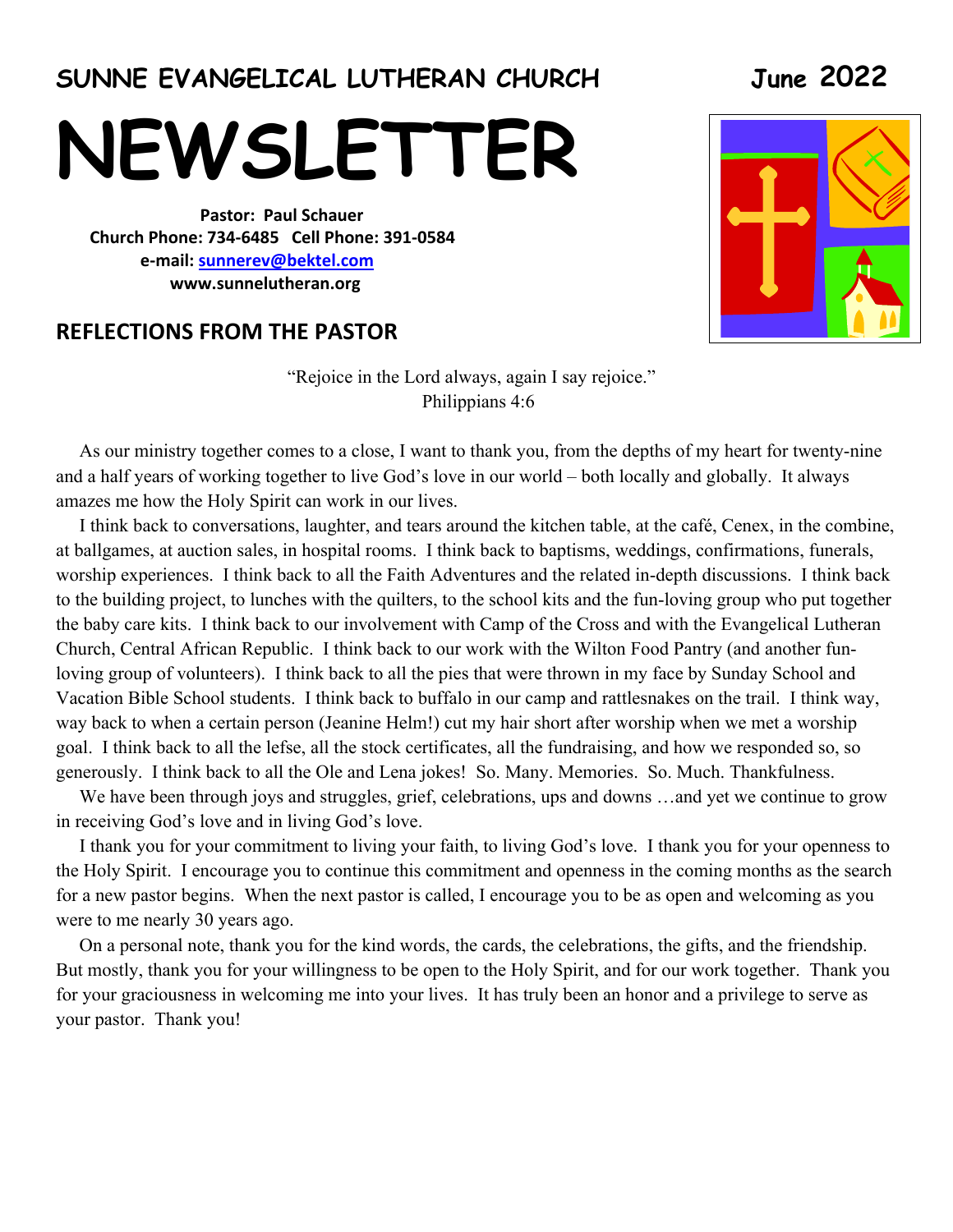### **FROM THE CHURCH COUNCIL PRESIDENT**

Changes and Challenges! Well the day is upon us; the end of an era, the retirement of Pastor Paul. A day that I have not been looking forward to. But, alas, time marches on and now it is time to deal with the change. And the first thing I want to do is to apologize to you for messing something up. Not sure what it will be or when it will happen but I am sure that at some point something will not be done right. So, in advance I would like to say "Sorry"! The Council and I have been working very hard to learn all about how to run this operation without a Pastor at the helm but I am sure that we will forget something along the way. So please have patience with us.

As for a current update on what we have been working on, the Council and the Call Committee have been working hard to put together Sunne's Site Profile (one of the first steps, and one of the most important, in the Call process). The Site Profile is a document that states "who" we are and "what" are we looking for in a new Pastor. It should be completed around the first of June and once completed we will be working with the Synod office to see if we can fulfil our Pastoral needs. The next item we have been working on is putting together a summer service schedule without having a full-time pastor on staff. As we continue to strengthen our relationship with Christ, we gather together to hear the word of God each week. We have included in this newsletter a proposed summer schedule that includes fill-in pastors and creative service options.

At this point we have something schedule for each Sunday, however, stay tuned because things may change as we move forward.

The coming months will be full of challenges and all I can promise you is that we will try our best to marshal on and to continue to provide all of you a spiritual home on the prairie.

Marcus Hall Council Chairman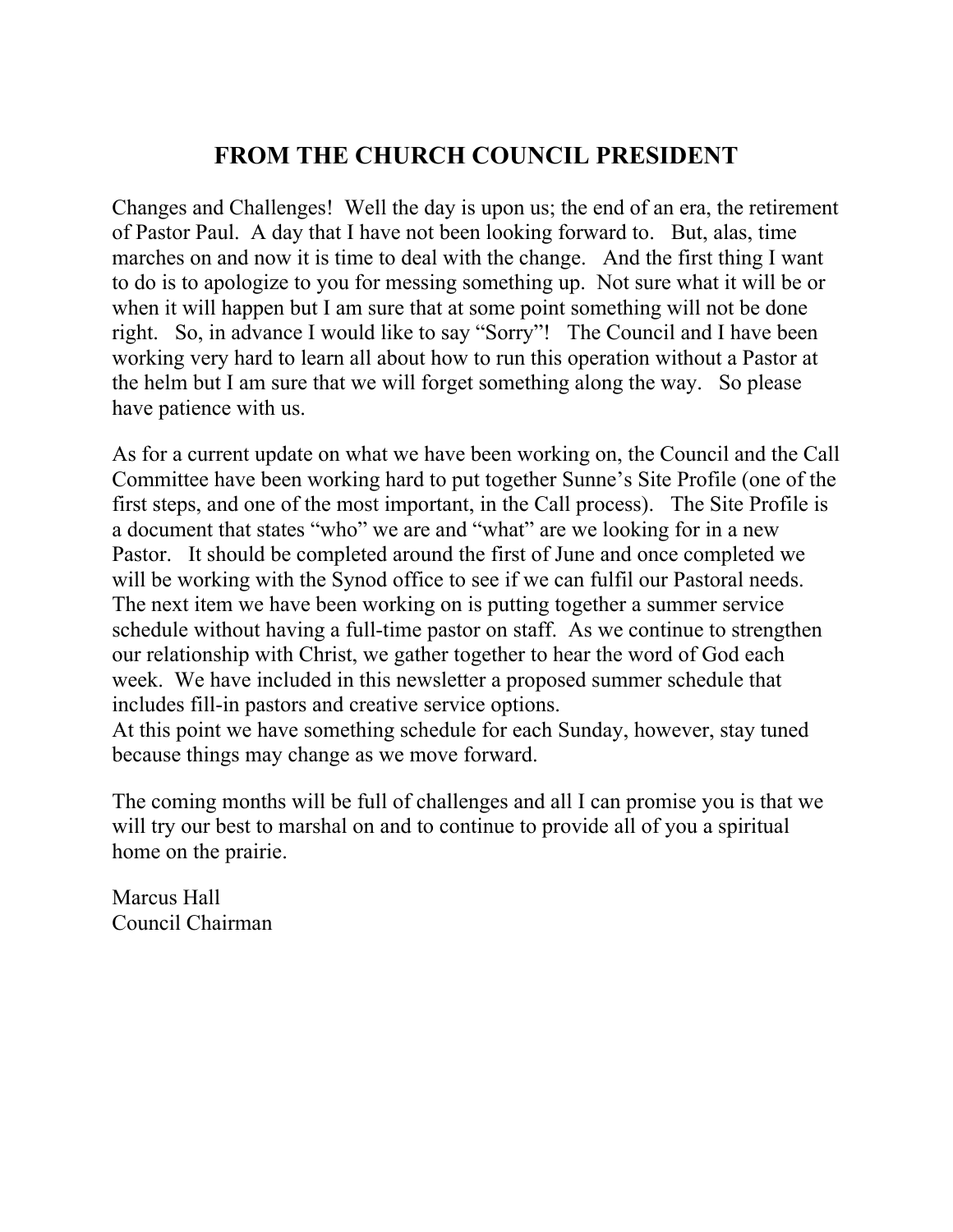### **Sunne Lutheran summer schedule:**

Pastor Paul will retire the end of May.

**June 5** Pastor Paul will provide his last service to us.

- **June 12** we will have the Paul Family Bluegrass band perform and we would also have Bishop Craig lead the "End of Call" liturgy.
- **June 19** we will have Pastor Sharon Korsmo performing the service.
- **June 26** we will have our Mid-Summer Picnic and WELCA will be performing the service.
- **July 3** Hymn service Lead by Church Council
- **July 10** we will have Pastor Sharon Korsmo performing the service.
- **July 17** we will be having our service at Camp of the Cross.
- **July 24** WELCA will be performing the service.
- **July 31** we will have Pastor Dale Nabben performing the service.
- **August 7** we will have Pastor Dale Nabben performing the service.
- **August 14** we will have Pastor Dale Nabben performing the service.
- **August 21** we will have Pastor Dale Nabben performing the service.
- **August 28** we will have Pastor Dale Nabben performing the service.

\*\*\*\*\*\*\*\*\*\*\*\*\*\*\*\*\*\*\*\*\*\*\*\*\*\*\*\*\*\*\*\*\*\*\*\*\*\*\*\*\*\*\*\*\*\*\*\*\*\*\*\*



### **MIDSUMMER PICNIC**

 Sunne Lutheran Church had its beginning with the Swedish settlers in this area. The summer holiday that the Swedes celebrated was the summer solstice, Midsummer, on the  $24<sup>th</sup>$  of June. No matter what day of the week it fell on, the church had a holiday. They had a potluck dinner, a worship service, the youth made and sold ice cream, the ladies of the church had an auction of things they had made. It was truly a community affair. The celebration was usually held in a farm yard or picnic area.

 This year, the Midsummer Worship and Potluck will be Sunday, June 26th at Sunne with worship at 10 a.m. with the potluck and auction to follow.

 Sunne WELCA is seeking items to be donated for the Midsummer Auction. These items need to grab at your attention to sell and be of value to the average consumer. Historically, canned jellies, homemade pies and quilts sell well. Other ideas are gift certificates to area food establishments, movie tickets & sporting events. Unique experiences, such as Lewis & Clark Riverboat Cruise Reservations, are welcome. Items should be new or gently used. An auction sale is not intended to get rid of something you don't want anymore. The purpose is to generate adequate funds that will support WELCA activities throughout the year.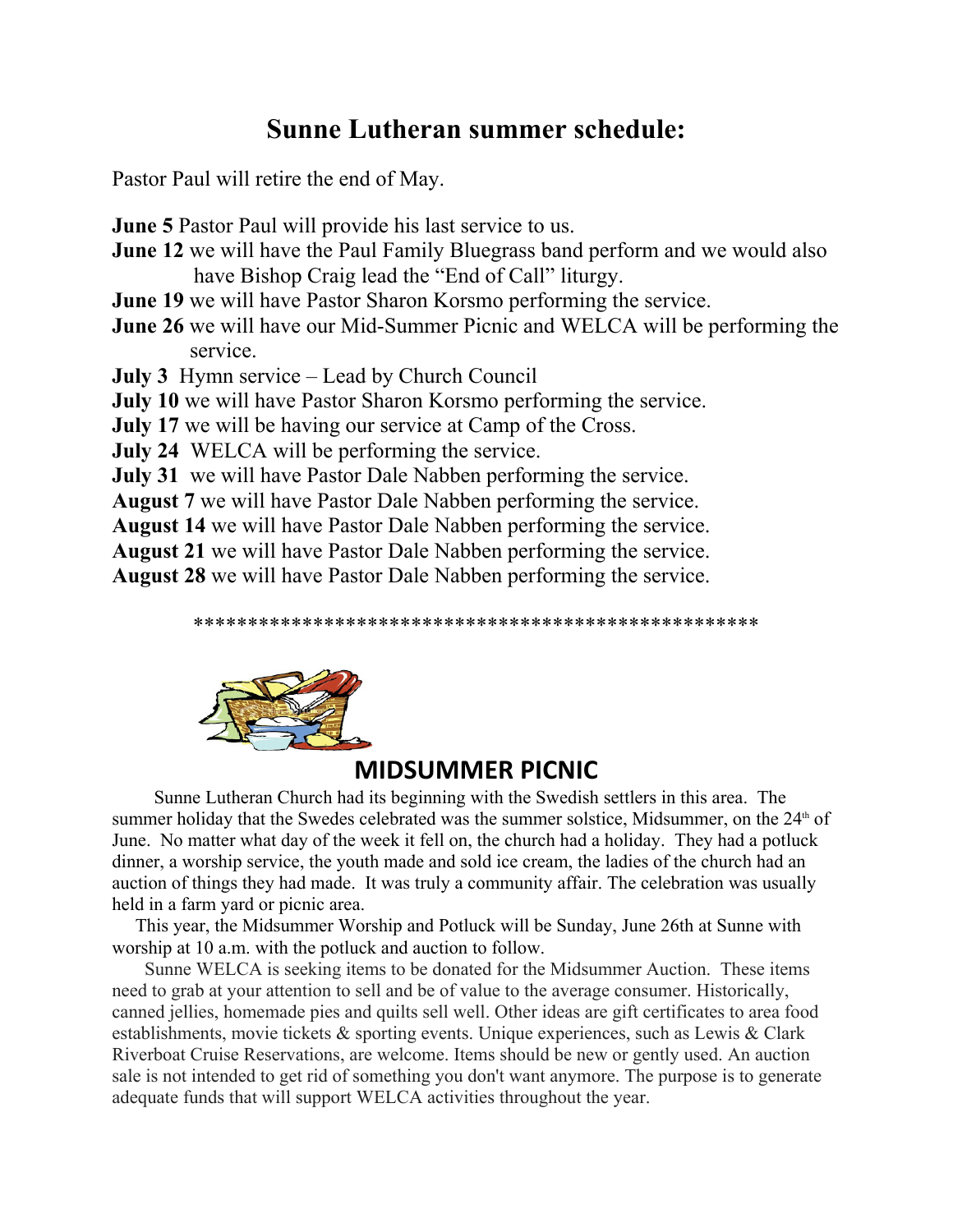### **CHURCH COUNCIL HIGHLIGHTS**

### **May 11, 2022**

- Noted that pertinent files have been transferred from Pastor Paul's personal computer to the church's desktop computer.
- $\triangleright$  Heard updates on Pastor Paul's retirement and the call process.
- $\triangleright$  Noted that various accounts have been updated.
- $\triangleright$  Designated Marcus Hall to be the point person for the Collier funds (seminary student fund) and removed Pastor Paul.
- $\triangleright$  Reviewed a packet of information that Pastor Paul had put together regarding various programmatic items, account details, and calendar.
- $\triangleright$  Noted the following: parking lot stripes have been painted, a new dryer was purchased for the parsonage, snowblower has been moved to the parsonage garage, push mower is in the shed, riding mower has been serviced, and church furnace filters have been changed.
- $\triangleright$  Heard a report on the confirmation mixed up spaghetti supper.
- $\triangleright$  Designated deacons and tellers for June.
- $\triangleright$  Walked around the exterior of the building.

#### \*\*\*\*\*\*\*\*\*\*\*\*\*\*\*\*\*\*\*\*\*\*\*\*\*\*\*\*\*\*\*\*\*\*\*\*\*\*\*\*\*\*\*\*\*\*\*\*\*\*\*\*\*\*\*\*\*\*

| <b>Total Fund Balances</b> | \$826,261.49 |  |
|----------------------------|--------------|--|
| Net Income                 | 1,593.25     |  |
| Wilton Food Pantry         | 18,832.24    |  |
| Special Projects Fund      | 12,059.98    |  |
| Seminary Student Fund      | 20,405.91    |  |
| Parsonage Fund             | 10,185.62    |  |
| Memorial Fund              | 1,150.00     |  |
| General Fund               | 43,105.04    |  |
| Equity-Kitchen Project     | 52,814.21    |  |
| Equity-Building            | 657,794.63   |  |
| <b>Endowment Fund</b>      | 9,913.91     |  |

### **Financial Report as of April 30, 2022**

If you would like a more detailed report, please check with the office for a copy of the complete report.

\*\*\*\*\*\*\*\*\*\*\*\*\*\*\*\*\*\*\*\*\*\*\*\*\*\*\*\*\*\*\*\*



#### **REMEMBER DAD JUNE 19th . Special gifts will be given to all dad before and after worship.**

### **On Memorial Day REMEMBER**



**Those Who Served**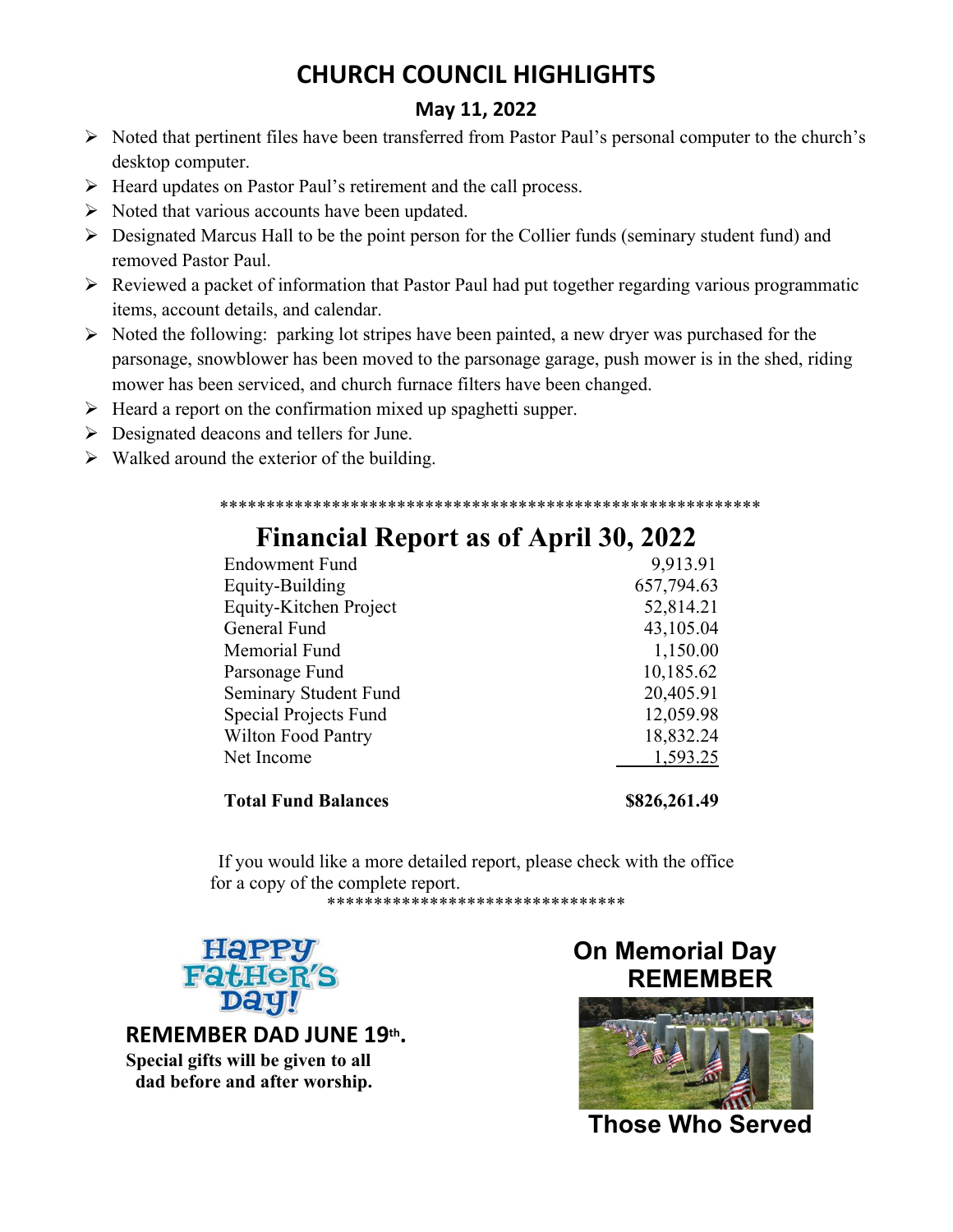**EXECUTE CONSUMER CONSUMER**<br>Bible School which will be held on 8:30pm. More info to come.

and Emory Mattson who were united in marriage at Sunne on May 7<sup>th</sup>. May God's Mark your calendars for Vacation and Emory Mattson who were united in<br>Bible School which will be held on and Emory Mattson who were united in<br>August 9 and August 10 from 6- sustaining grace be upon them.

### **BAPTISMS**

**Congratulations to those celebrating their baptismal anniversaries in June.** 3--Brooklyn Olson 3--Jeremy Hruby 6--James Kleppinger 9--Cheryl McCormack 11--Patricia Herdebu 12--Beverly Vollmer 15--Jan Schauer 15--Allen Vollmer 18--Debra Jans 26--Beverly Hausauer 26--Payton Hruby 29--Danielle Schuler 29--Tucker Johnson 30--Shelby Ell



**Thank You to everyone who had any part in the Lutheran World Relief personal care kits,baby care kits, and quilts. We shipped 256 Baby Care kits, 227 Personal Care kits, and 50 quilts to Lutheran World Relief on May 11th. What an awesome way of living God's love**

### **Congratulations**

Congratulations to Tareena Johnson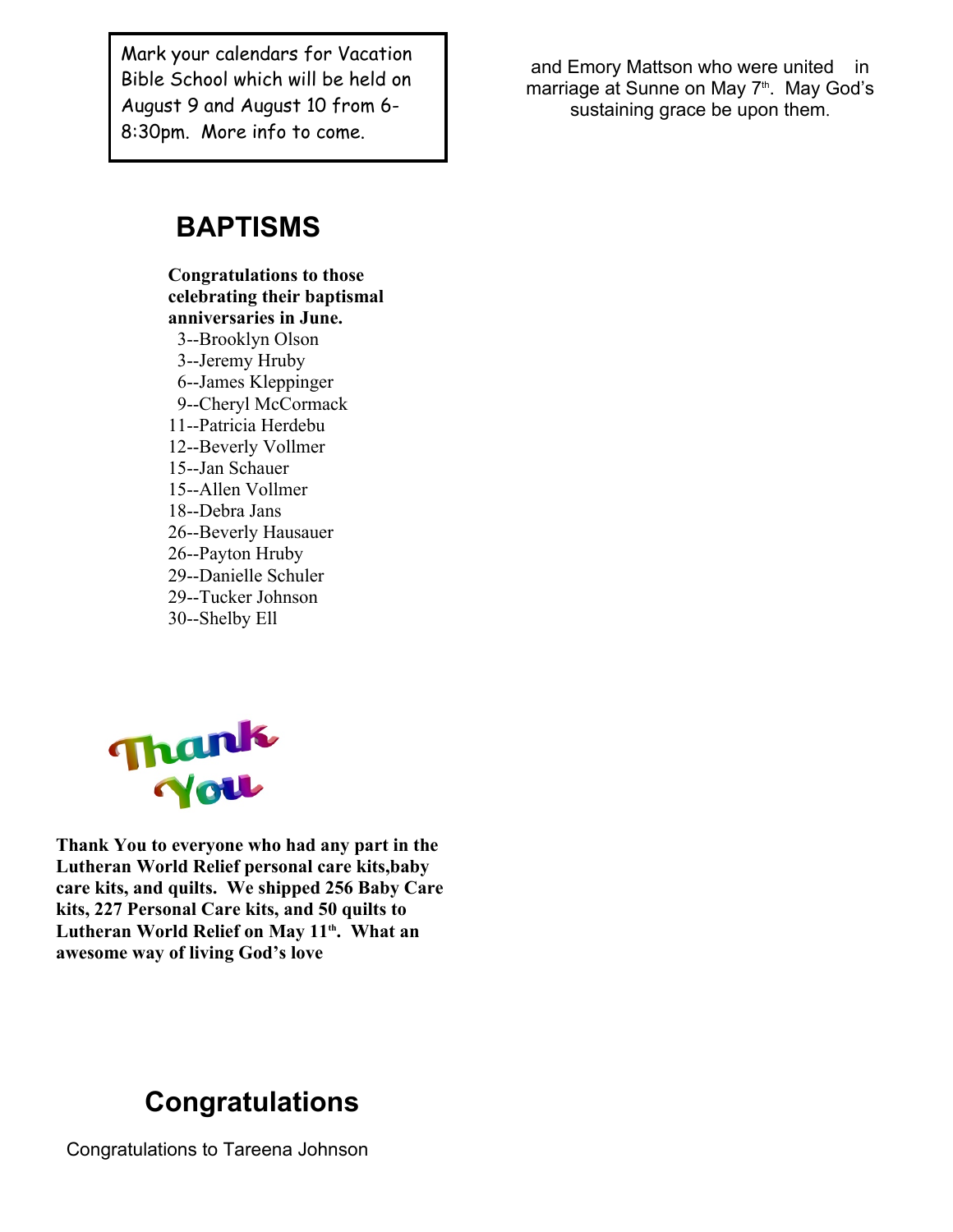#### **ASSISTING WITH WORSHIP IN JUNE**

#### **READERS:**

June 5: SuAnn Olson & Eric Schauer<br>
June 19: Sandy Peterson June 19: Sandy Peterson June 26: Shelley Porter

On May 15th, we welcomed Dominic Deon David **ALTAR GUILD:** Sandy Peterson

#### sacrament of Holy Baptism. Dominic is the son of **ACOLYTES:**

- ACOLITIES.<br>June 5: DonTaye Fetzer & Teigen Earsley
- June 12: No Acolyte needed
- June 19: Clay Anderson & Harper Clausen
- $*$  June 26: Carson Quam  $\&$  Mason Oswald On May 22nd, we welcomed Lane Adam Boone into

#### **MOWING SCHEDULE**

 $Before the Sunday of:$ June 5: Earsley Family

 $\sum_{i=1}^{\infty}$  Lansley Family June 26: Shelley Porter

# **JUNE 2022 Sunne Evangeli**

|                                                                       |               |         |                       | <b>PO Box 217 V</b> |     |
|-----------------------------------------------------------------------|---------------|---------|-----------------------|---------------------|-----|
| Sunday                                                                | <b>Monday</b> | Tuesday | Wednesday             | <b>Thursday</b>     |     |
| The names on the calendar are to<br>remind us to pray for one another |               |         |                       |                     |     |
|                                                                       |               |         | <b>Ever Dearinger</b> | Marvin Dockter      | Car |
|                                                                       |               |         | $\mathbf{U}$          |                     | 10  |